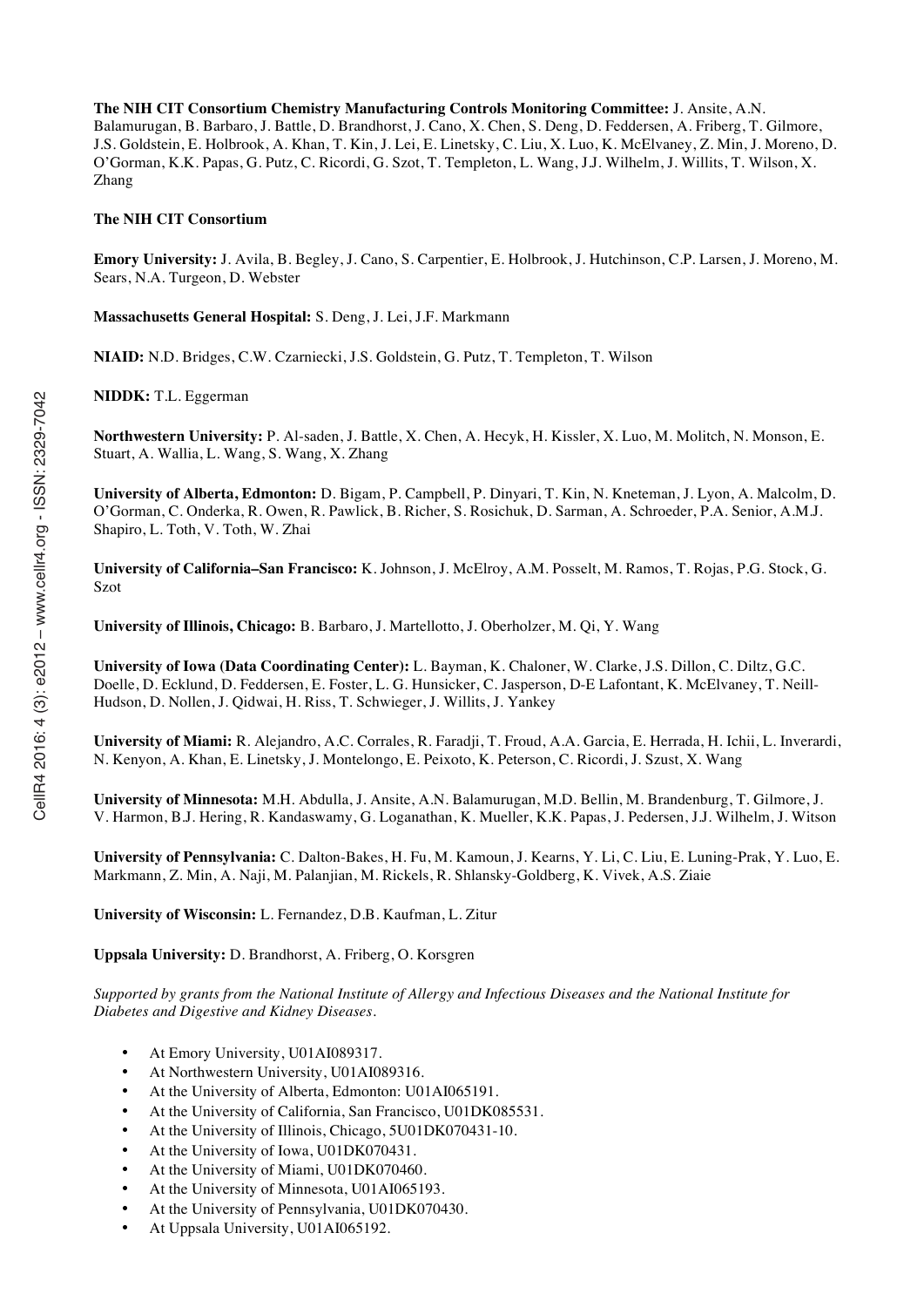*In addition, the study was supported by the following GCRC and CTSA awards:*

- At Emory University: UL1TR000454.
- At Northwestern University: 5UL1RR025741 and 8UL1TR000150.
- At the University of California, San Francisco, UL1TR000004.
- At the University of Illinois, Chicago, UL1TR000050.
- At the University of Miami: 1UL1TR000460.
- At the University of Minnesota: 5M01-RR000400 and UL1TR000114.
- At the University of Pennsylvania: UL1TR000003.

Address correspondence to: Camillo Ricordi MD, Chairman, CIT Steering Committee, ricordi@miami.edu

# **To cite this article**

*Raw Material Specification, Liberase MTF, C/T GMP Grade – Standard Operating Procedure of the NIH Clinical Islet Transplantation Consortium*

CellR4 2016; 4 (3): e2012